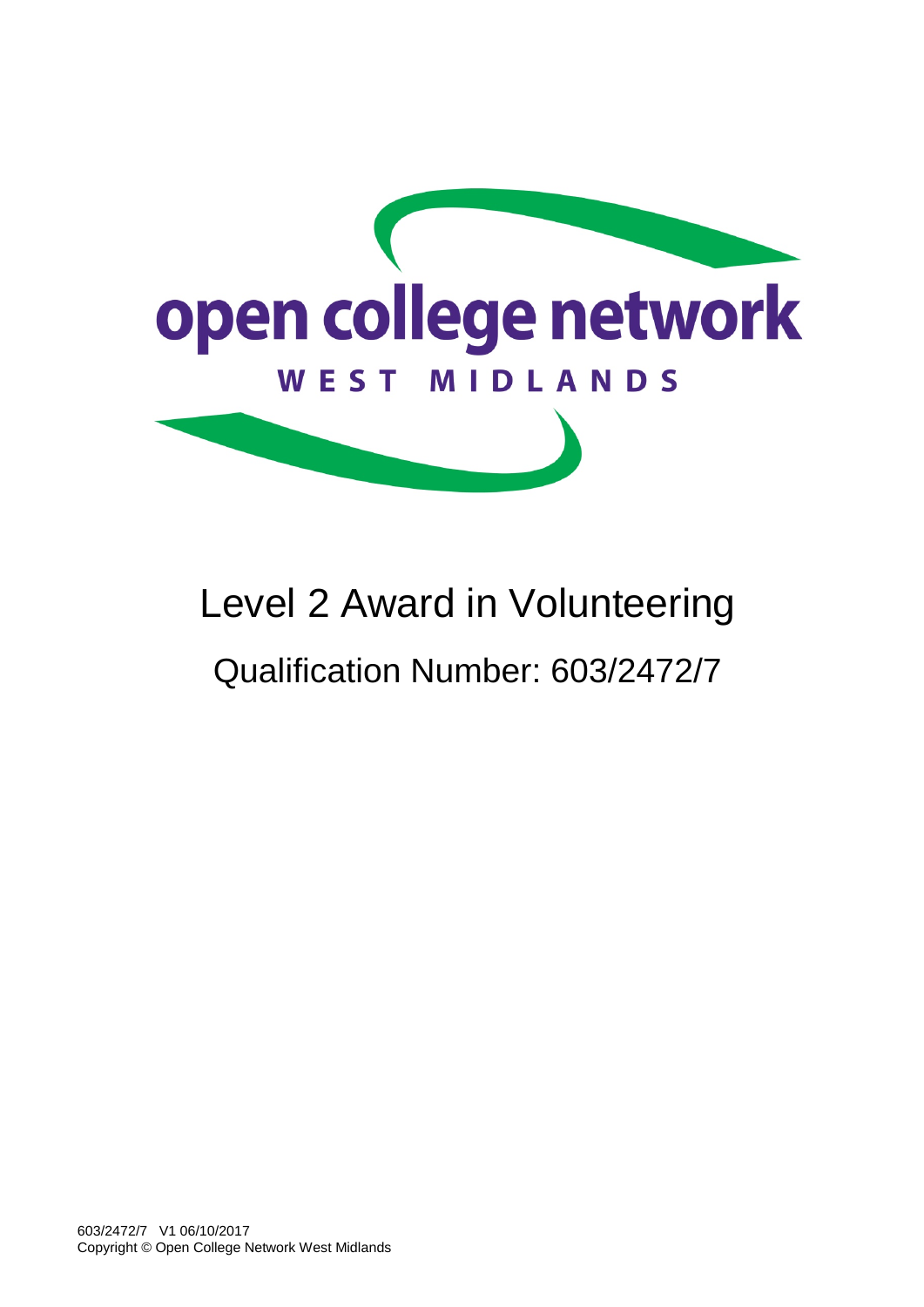

## **Mission Statement**

We recognise achievement and support learning transforming the lives of individuals and communities.

## **Our Vision**

To be the best we can be.

## **Our Values**

- **Integrity** committed to ethical and sustainable business practices;
- **Clarity** a clear qualification offer supported by transparent processes;
- **Collaboration** working with customers and other stakeholders;
- **Aspiration** supporting individuals to fulfil their potential and progress;
- **Excellence** committed to high quality;
- **Innovation** creating opportunities for learners, employers and communities;
- **Inclusion** celebrating diversity and respecting individuality.

## **[www.opencollnet.org.](http://www.ocnwmr.org.uk/)uk**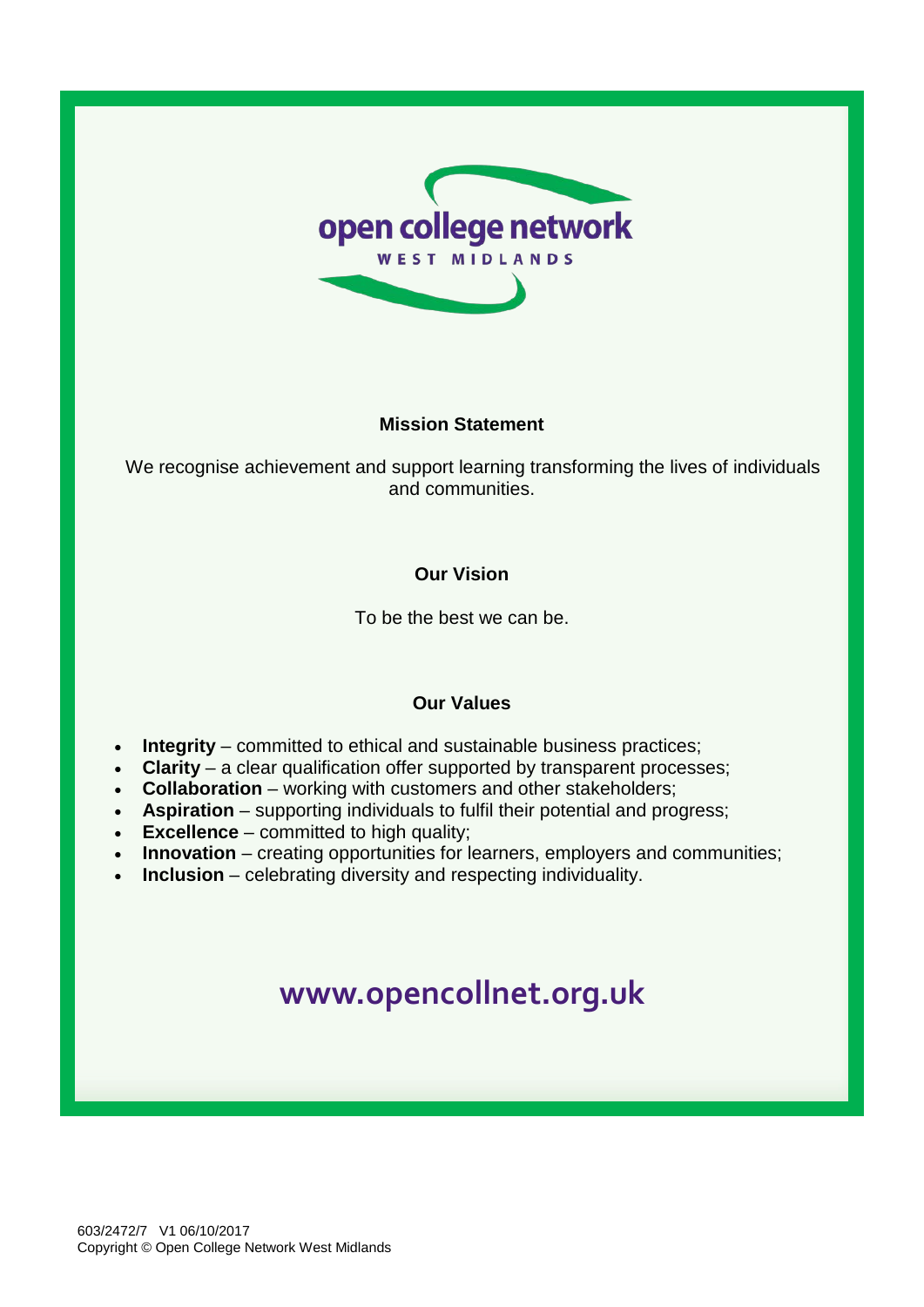## **Qualification summary**

| Title:                                        | Level 2 Award in Volunteering                                                                                                                                                                    |  |  |  |  |
|-----------------------------------------------|--------------------------------------------------------------------------------------------------------------------------------------------------------------------------------------------------|--|--|--|--|
| <b>Qualification Accreditation</b><br>Number: | 603/2472/7                                                                                                                                                                                       |  |  |  |  |
| <b>Credit value:</b>                          | 3 credits                                                                                                                                                                                        |  |  |  |  |
| <b>Guided Learning Hours:</b>                 | 15 hours                                                                                                                                                                                         |  |  |  |  |
| <b>Total Qualification Time:</b>              | 30 hours                                                                                                                                                                                         |  |  |  |  |
| Minimum age:                                  | There is no minimum age, however centres must ensure<br>that learners have a level of maturity appropriate for units<br>included in the courses that they offer.                                 |  |  |  |  |
| <b>Qualification Aim:</b>                     | This qualification offers learners the opportunity to engage<br>in a volunteering role of their choice, allowing them to<br>match their interests and skills to the volunteering<br>opportunity. |  |  |  |  |
|                                               | The qualifications also meet the needs of learners engaged<br>in 16-19 study programmes and those undertaking<br>traineeships.                                                                   |  |  |  |  |
| <b>Progression Routes:</b>                    | This qualification can be used as stepping stones to<br>employment or further study by enabling the development of<br>generic transferable skills.                                               |  |  |  |  |
| <b>Rules of Combination:</b>                  | Learners must complete a total of 3 credits to achieve this<br>qualification.                                                                                                                    |  |  |  |  |
| <b>Assessment requirements:</b>               | Portfolio of Evidence.                                                                                                                                                                           |  |  |  |  |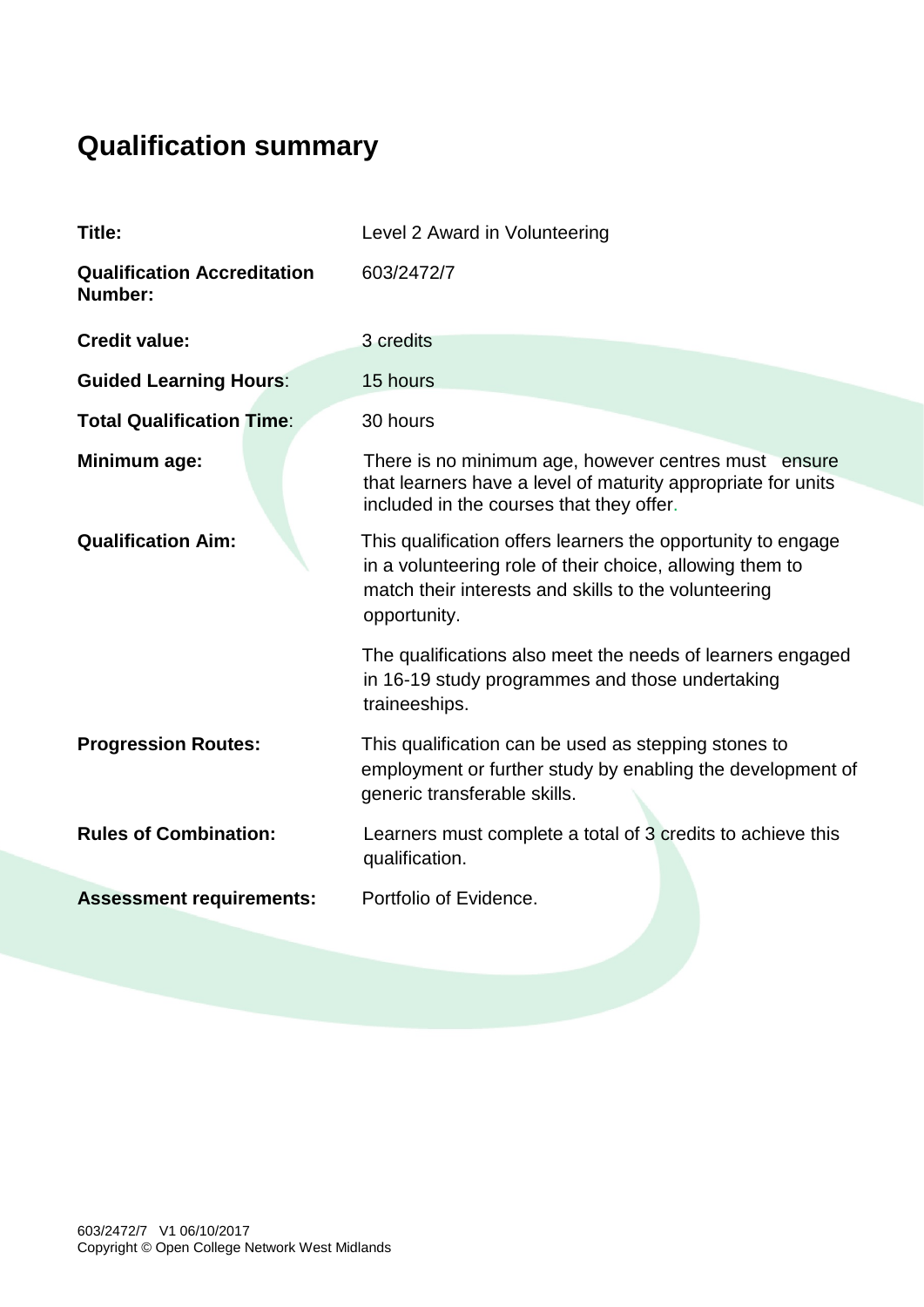## **About the RQF**

The Regulated Qualifications Framework (RQF) provides a single, simple system for cataloguing all qualifications regulated by Ofqual. Qualifications are indexed by their level and size.

Levels indicate the difficulty and complexity of the knowledge and skills associated with any qualification. There are eight levels supported by three "entry levels".

Size refers to the estimated total amount of time it could typically take to study and be assessed for a qualification. Size is expressed in term of Total Qualification Time (TQT). The part of the TQT spent being taught or supervised is known as Guided Learning Hours (GLH).

## **Guided Learning Hours (GLH)**

Guided Learning Hours are defined as the number of hours of supervised or directed study time required for a unit or a qualification.

## **Total Qualification Time (TQT)**

Total qualification time is defined as the number of guided learning hours (GLH) plus the time taken by the learner for private study or work experience.

## **Entry requirements**

There are no entry requirements for this qualification.

## **Reasonable Adjustment and Special Considerations**

Assessment for this qualification is designed to be accessible and inclusive. The assessment methodology is appropriate and rigorous for individuals or groups of learners.

If you have learners with particular needs you should refer to the *[Reasonable Adjustment and](http://www.opencollnet.org.uk/centres/policies-and-procedures?search=)  [Special Considerations Policy](http://www.opencollnet.org.uk/centres/policies-and-procedures?search=)*. This policy gives clear guidance on the reasonable adjustments and arrangements that can be made to take account of disability or learning difficulty without compromising the achievement of the assessment criteria.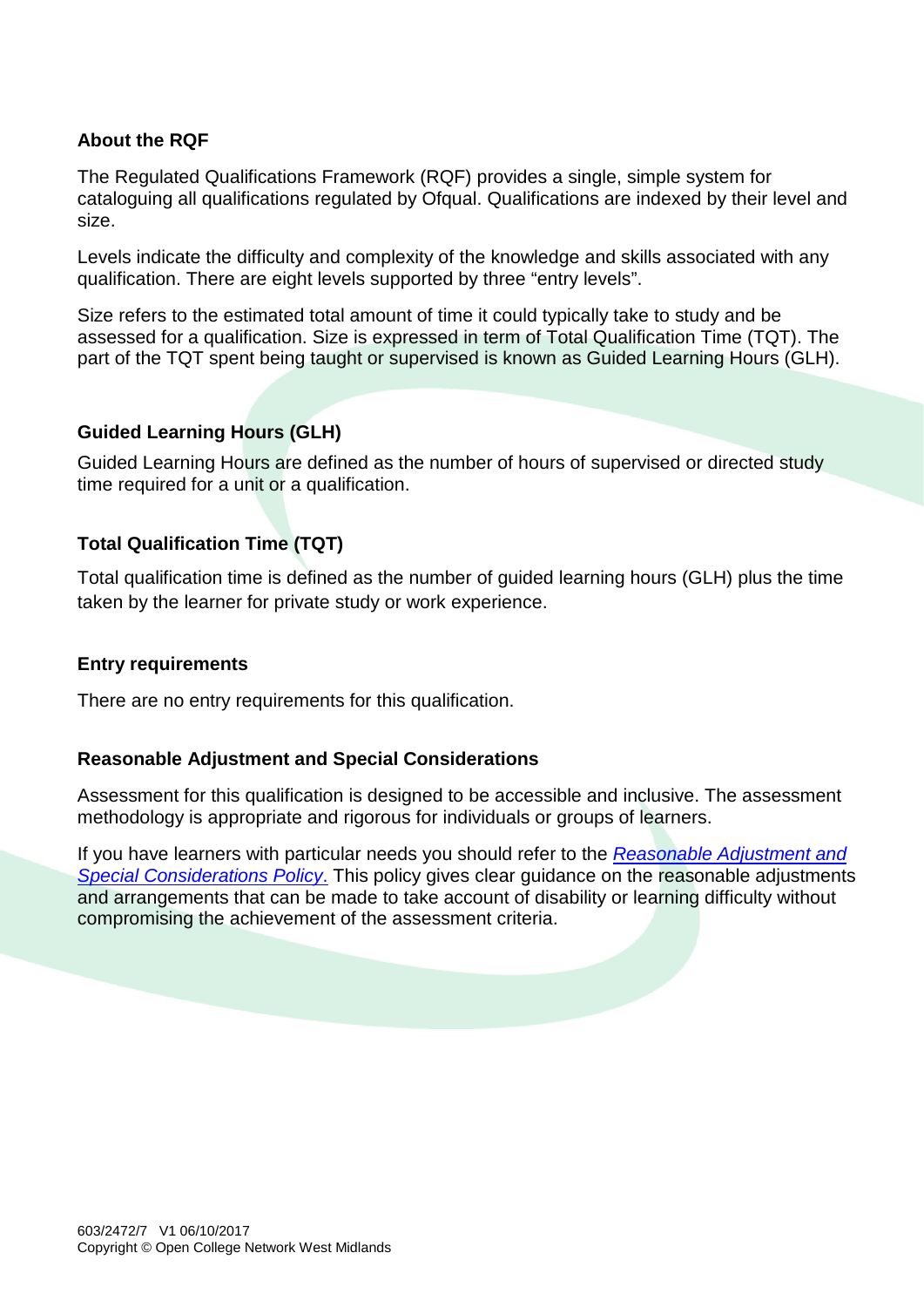## **The units**

## **Mandatory Group M**

| <b>Title</b>                  | Level | <b>Credit</b> | <b>GLH</b> | TQT | Unit code    | Unit reference<br>number |
|-------------------------------|-------|---------------|------------|-----|--------------|--------------------------|
| <b>Preparing to Volunteer</b> | 2     |               |            | 10  | HB1/2/NQ/172 | M/616/5328               |
| <b>Volunteering</b>           | 2     | 2             | 8          | 20  | HB1/2/NQ/173 | T/616/5329               |

## **Level descriptors**

The level of the units within this qualification is linked to the latest QCF level descriptors published by Ofqual.

| Level   | <b>Knowledge Descriptor (the</b><br>holder)                                                                                                                                                                                                                                                                                        | <b>Skills Descriptor (the holder</b><br>$can$ )                                                                                                                                                                                                                                 |
|---------|------------------------------------------------------------------------------------------------------------------------------------------------------------------------------------------------------------------------------------------------------------------------------------------------------------------------------------|---------------------------------------------------------------------------------------------------------------------------------------------------------------------------------------------------------------------------------------------------------------------------------|
| Level 2 | Has knowledge and understanding of<br>facts, procedures and ideas in an area<br>of study or field of work to complete<br>well-defined tasks and address straight-<br>forward problems.<br>Can interpret relevant information and<br>ideas.<br>Is aware of a range of information that<br>is relevant to the area of study or work. | Select and use relevant cognitive and<br>practical skills to complete well-<br>defined, generally routine tasks and<br>address straightforward problems.<br>Identify, gather and use relevant<br>information to inform actions.<br>Identify how effective actions have<br>been. |

*Extracted from 'After the QCF A New Qualification Framework' October 2015*

## **Assessment**

Assessment for this qualification is by portfolio. The assessment process is as follows:

- All assessments are internally set at the centre by assessors ensuring all the requirements detailed in the assessment criteria of each unit will be met They are then approved by the Internal Quality Assurer (IQA).
- The learners are assessed internally at the centre, using the assessments set.
- The resulting portfolios of assessed evidence are internally quality assured by an Internal Quality Assurer (IQA) at the centre.
- The portfolios of assessed evidence are externally quality assured by an Open College Network West Midlands Quality Adviser (QA) or EQA. For Centres with Direct Claims Status, an Internal Quality Assurer (IQA) approved by Open College Network West Midlands may quality assure instead of the EQA.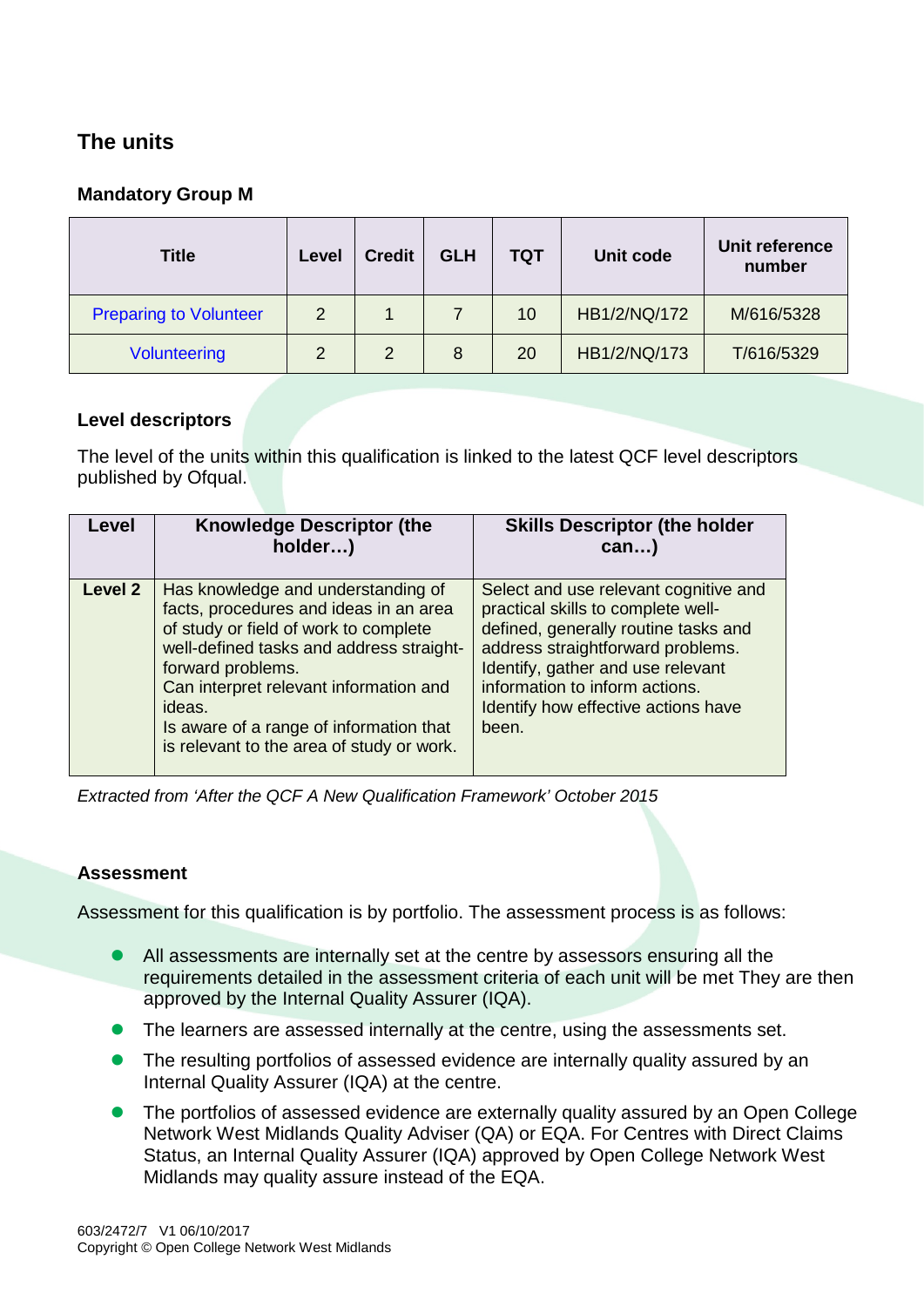When devising assessments, centres may choose from a range of assessment methods but where assessment guidance is provided within a unit this must be adhered to unless otherwise agreed with the External Quality Assurer (EQA).

Assessment methods must be valid, fair, reliable and safe leading to authentic, sufficient and current evidence produced by the candidate.

Holistic assessment is encouraged as there is no requirement for individual criteria or units to be assessed separately (where more than one unit makes up a qualification).

Further guidance on assessment can be found in the *[Centre Handbook](http://www.opencollnet.org.uk/centres/assessment-and-evidence?search=)* and the *[Assessment](http://www.opencollnet.org.uk/centres/assessment-and-evidence?search=)  [Methods](http://www.opencollnet.org.uk/centres/assessment-and-evidence?search=)* publication. These provide guidance on the range of assessment methods available and the types of evidence appropriate for each.

Other guidance and sample documentation is available to recognised centres covering: planning assessment; recording achievement; planning, carrying out and documenting IQA.

### **Approval to offer the qualification**

If you are an Open College Network West Midlands Recognised Centre and you wish to add this qualification to your curriculum offer please complete and submit a *[New Course](http://www.opencollnet.org.uk/centres/creating-new-courses?search=)  [Notification Form](http://www.opencollnet.org.uk/centres/creating-new-courses?search=)* to your Business Development Manager for approval.

If you are not an Open College Network West Midlands Recognised Centre and you wish to offer the qualification, you will need to apply for Centre Recognition with us. To start the application process please email [enquiries@opencollnet.org.uk](mailto:enquiries@opencollnet.org.uk) or telephone 01902 624 239.

For more information visit *[Becoming a Centre](http://www.opencollnet.org.uk/centres/becoming-a-centre)* on our website.

### **Standardisation**

Standardisation is a process that promotes consistency in the understanding and application of assessment practice. Full details on Open College Network West Midlands standardisation practices can be found in our *[Centre Handbook](http://www.opencollnet.org.uk/centres/assessment-and-evidence)*.

Outcomes from standardisation events will be disseminated to Centres by Open College Network West Midlands.

### **Support for centres**

Open College Network West Midlands provide all of our centres with on-going support and advice on the use of Open College Network West Midlands units and qualifications, including the requirements for assessment.

Information about the following can be found in our *[Centre Handbook](http://www.opencollnet.org.uk/centres/assessment-and-evidence)*:

- obtaining a Unique Learner Number (ULN) on behalf of the learners
- UKPRN (UK Provider Reference Number)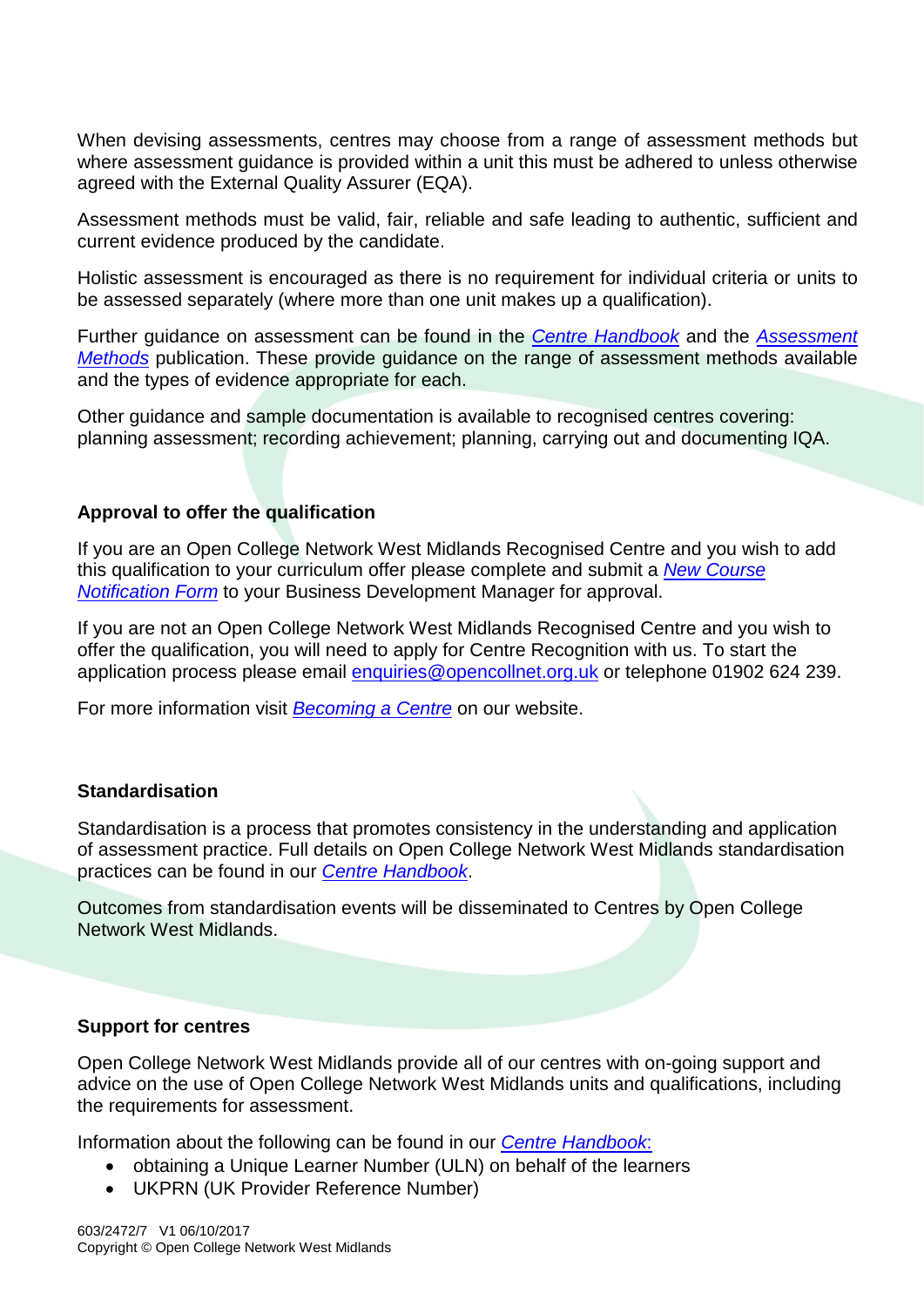## **Centre responsibilities**

Each centre should identify a centre contact who will be responsible for:

- ensuring that the centre meets all the Open College Network West Midlands requirements for centre recognition and adheres to all [policies and procedures;](http://www.opencollnet.org.uk/centres/policies-and-procedures)
- Open College Network West Midlands provision within the centre;
- ensuring all procedures relating to the delivery of the qualification operate effectively in the centre;
- ensuring all relevant Open College Network West Midlands documentation is distributed as required within the centre and that the security requirements for external assessment are adhered to, where applicable.

**The information provided in this qualification guide is accurate at the time of publication but is subject to change. Open College Network West Midlands will occasionally update qualification information, so please refer to the 'Open College Network West Midlands Qualifications' page of our website to view any updates, including qualification end dates and the latest versions of our qualification guides.**